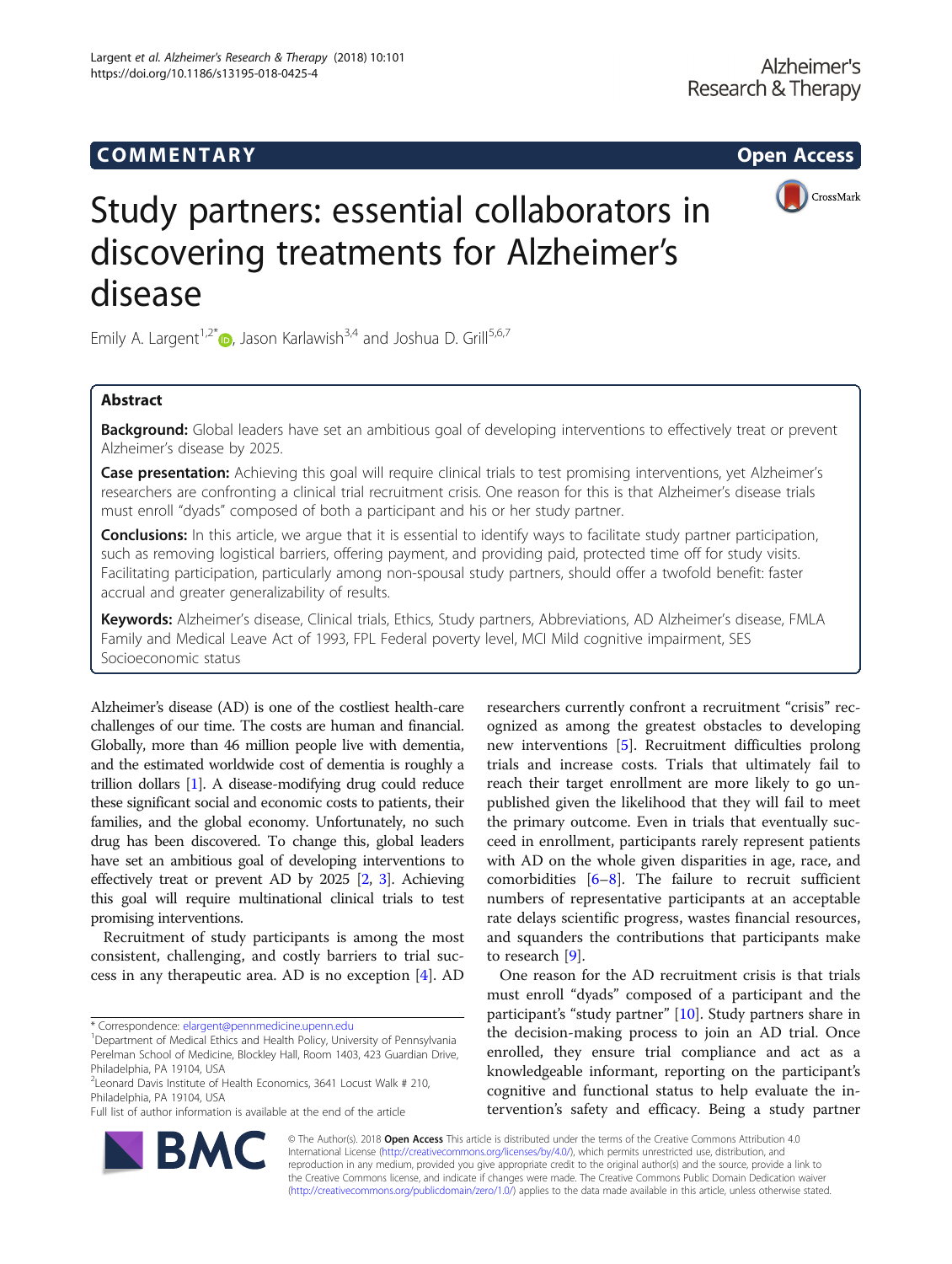necessitates the commitment of time, effort, and insight into the research participant's cognition and function. In short, being a study partner is work [[11](#page-5-0)]. If an older adult doesn't have someone who's able or willing to do this work with her, then the study partner requirement is a barrier to her research participation.

Here, we argue that when a trial is being designed and conducted, the work of being a study partner should be assessed and justified to the greatest practicable extent. Furthermore, the benefits of being a study partner should be enhanced in order to promote recruitment and retention. The central premise for this argument is that we are currently relying on free labor to fix a free-labor problem. For instance, as much as half of the AD-related costs to the US, estimated from \$157 to \$215 billion per year, are the costs of informal caregiving provided by over 15 million American adults [[12,](#page-5-0) [13](#page-5-0)]. Such informal caregiving is the hallmark of dementia care worldwide [\[1\]](#page-5-0). These caregiving costs are used to make the most compelling argument possible for the social burden of AD and so for the urgent need to discover interventions to prevent and treat it. Yet, at present, little is done to mitigate burden or increase benefits when asking individuals—typically caregivers in studies of symptomatic AD—to do the work of serving as a study partner in AD research. Rather ironically, these individuals are asked to take on even more unpaid work.

Slow recruitment and a persistent lack of representativeness in study populations suggest that this reliance on unpaid labor is not working well. By taking seriously the work of being a study partner, we can increase both the number and types of individuals serving as study partners.

## Background

AD is a neurodegenerative disease characterized by progressive and disabling cognitive impairments ultimately leading to death. Research into biomarkers of AD pathophysiology, including beta-amyloid plaques and neurofibrillary tangles of tau protein, has led to a conceptualization of AD as a "continuum" [\[14](#page-5-0)]. Researchers posit three stages of AD. In the "preclinical" stage, individuals have pathophysiologic changes identifiable by biomarker assays, yet they are cognitively and functionally intact. Preclinical AD is solely a research diagnostic construct, not currently used in clinical practice [[15\]](#page-5-0). The second stage, mild cognitive impairment (MCI), is characterized by measurable changes in cognition that do not meaningfully affect daily functioning. Finally, dementia is characterized by cognitive decline that impairs and eventually precludes daily function.

AD trials now enroll patients in the preclinical, MCI, and dementia stages. Study partners are vital to trial success across each stage, although as the participant

experiences cognitive decline, the role of the study partner changes and may become more time-consuming and labor-intensive. Consistent across all three stages, however, is the study partner's responsibility to provide data about cognition and function, data that are essential to establishing the older adult's trial eligibility and the value of a therapy. Although it is conceivable to design an AD trial that doesn't require dyads, there would be significant limitations of such trials. Most notably, these trials would not be able to use traditional informant-based measures of patient function, which trials routinely use as co-primary outcome measures [[16,](#page-5-0) [17\]](#page-5-0).

Because AD trial participation is necessarily the work of a dyad, if an otherwise eligible individual cannot identify a study partner, he or she cannot enroll. For example, more than a quarter of registrants (333 out of 1202) in the UC Irvine Consent-to-Contact (C2C) Registry answered "no" when asked "Is there an individual who could join you at research visits, such as a spouse, family member, or friend?" [\[18](#page-5-0)]. At present, it is unknown how often individuals screen-fail for clinical trial participation because they cannot or will not identify a study partner.

In many AD trials, as many as two thirds of participants enroll with a spouse or domestic partner as their study partner ("spousal study partners") whereas only a quarter of participants enroll with an adult child [\[19](#page-5-0)]. In a study of recruitment in multinational AD clinical trials, although there was heterogeneity, more than 70% of participants enrolled with a spousal study partner in North America, Western Europe, Israel, Australia, and South Africa [[20](#page-5-0)]. Yet many, if not most, AD caregivers are adult children [[12](#page-5-0)]. The disproportionately high representation of spousal study partners is striking: individuals without a spouse or domestic partner comprise the majority of the population of potential research volunteers [[21](#page-5-0), [22\]](#page-5-0).

Overall differences between the general AD population and the population enrolled in AD trials suggest that barriers to recruitment of adult children or friends as study partners ("non-spousal study partners") significantly shape the population under study [\[23\]](#page-5-0). For example, in the US, the proportion of minorities among older adults is increasing  $[24]$  $[24]$ , and African-Americans and Hispanics are at higher risk than Caucasians for developing AD [[12](#page-5-0)]. Yet racial minorities are significantly under-represented in most AD trials [[25](#page-6-0)]. Minority participants who do enroll are more likely to enroll with a non-spousal study partner [\[10](#page-5-0), [26\]](#page-6-0). Diversity of trial samples must be improved in order to ensure more thorough understanding of sub-population treatment effects and to reduce disparities in the burden of AD.

Facilitating the participation of non-spousal study partners in particular may allow AD researchers to realize a twofold benefit: faster accrual and greater generalizability. Below, we examine the factors that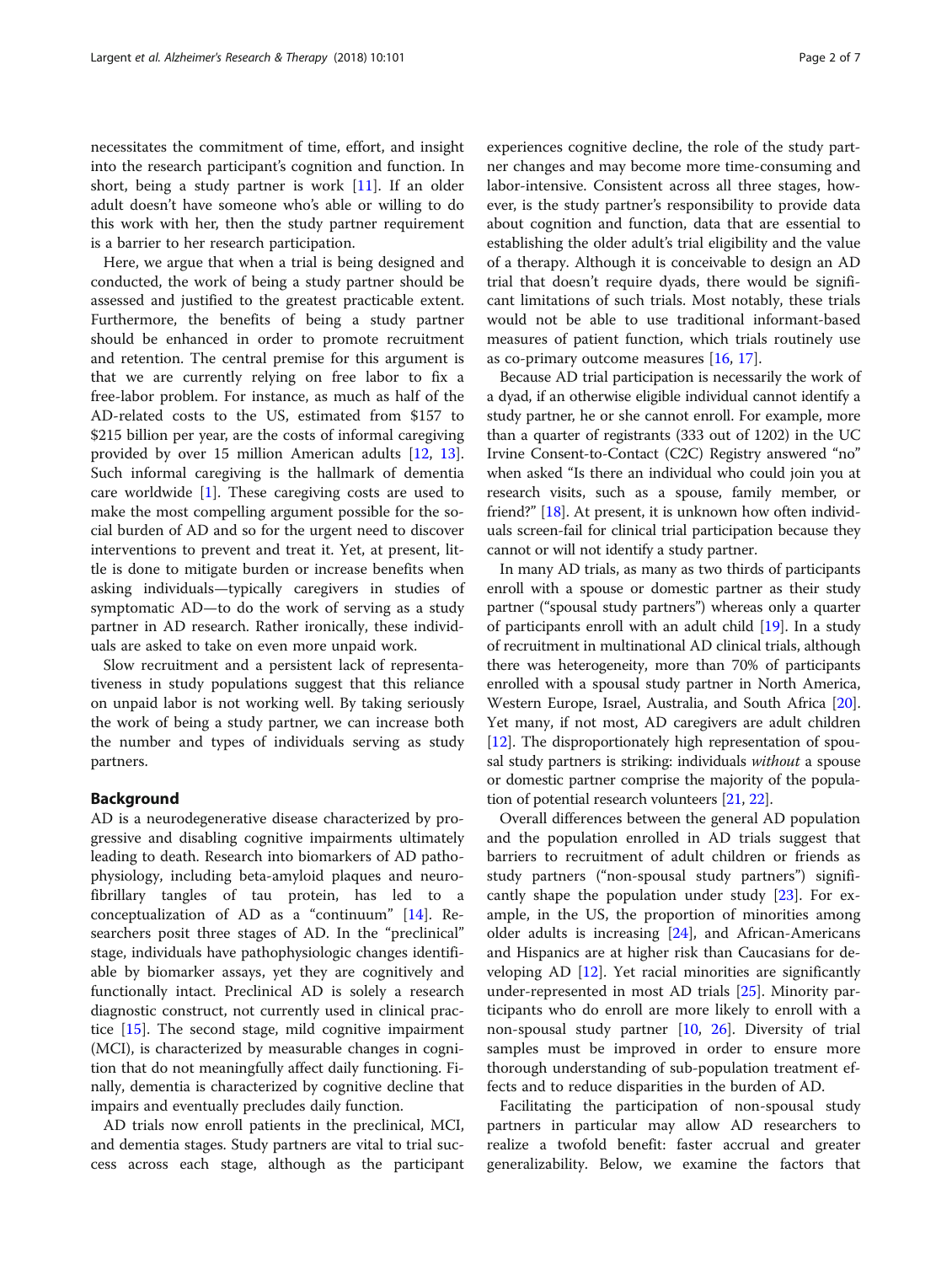## Factors influencing study partners' participation

At least three factors may explain the discrepant participation rates of spousal and non-spousal study partners.

First, a person who participates in an AD trial as a study partner experiences opportunity costs, a term describing the value of the next best option faced by the study partner, such as working or caring for someone else instead of being in a trial. Over half of adult-child caregivers are in the workforce [\[27](#page-6-0)], and around a quarter care for a minor child or children in addition to their aging parent  $[12]$  $[12]$ . Therefore, the opportunity costs of research participation are likely to be higher for an adult child than for a spouse or domestic partner with more limited work and familial responsibilities.

Second, non-spousal study partners appear to have less favorable attitudes toward research. Interviews with more than 100 AD caregivers showed that spouses had greater willingness to participate in a 21-month-long AD dementia clinical trial than adult children [[21\]](#page-5-0). Spousal caregivers expressed greater trust in research than adult-child caregivers and more positive attitudes toward research, which were associated with greater willingness to enroll.

Third, the decision *not* to participate in research is often made unilaterally by the caregiver [\[28,](#page-6-0) [29\]](#page-6-0) because they doubt that the intervention will be effective, fear side effects for the patient, or wish to avoid increasing the patient's medical burden [\[30](#page-6-0), [31\]](#page-6-0). These perceived downsides to participation are apparently seen as relatively weightier by adult children than by spouses or domestic partners [\[23\]](#page-5-0). These data suggest that the burdens of participating in research may appear relatively greater and the benefits more remote for non-spousal compared with spousal study partners.

## A path forward

A holistic effort to address the AD recruitment crisis requires taking seriously the work of being a study partner.

#### Removing obstacles to study partners' participation

To the extent possible within the limits of methodological rigor and scientific validity, investigators must collaborate with older adults and their prospective study partners to ensure that AD trials are designed to be palatable to dyads. For example, sponsors might adopt adaptive study designs in order to shorten trials or reduce sample sizes [\[2](#page-5-0)]. Combining phases and choosing appropriate primary endpoints may lead to more efficient trials. Smaller trials require less recruitment, and one might expect that recruitment is easier in shorter

trials [[23](#page-5-0)]. Or investigators might increase the proportion of subjects allocated to the experimental treatment if a higher likelihood of randomization to the experimental treatment is sufficiently desirable to increase enrollment rates. This approach, however, requires larger sample sizes [\[32\]](#page-6-0) and as the probability that a subject receives active medication increases above chance (50-50), the more likely the trial will experience bias from subjects' and investigators' belief that the subjects are on medication [\[33](#page-6-0)]. Improvement of clinical trial design is just one step, however, and we should not fail to use other tools at our disposal to remove real and perceived obstacles to study partner participation.

AD study visits typically occur during weekday business hours. Accompanying the participant to study visits may require the study partner to rearrange her work schedule or take time off. The opportunity costs of research participation could be reduced by offering study visits at night or on weekends. Other ways include addressing travel to the study site. Study partners' willingness to participate in an AD trial significantly increases when the study partner is offered home visits or an optional car service to transport the participant and study partner to study visits [\[30](#page-6-0)]. Some trials are already using this insight and offering transportation to study visits via the ride-sharing application Lyft  $[34]$  $[34]$ .

The study partner could also be allowed to participate remotely, for example, by using Skype or a similar application to report for safety checks (i.e., when no study outcome is being assessed) or even to complete study instruments. Evidence suggests that it is possible to carry out accurate and reliable cognitive assessments via videoconferencing and telemedicine [[35\]](#page-6-0). Offering remote participation may improve willingness to enroll in AD trials, as has been shown in Parkinson's disease trials [[36\]](#page-6-0).

## Reimbursing study partners' out-of-pocket costs

AD research participation has out-of-pocket costs (for example, mileage and parking) that can be reimbursed [[37\]](#page-6-0). These fixed costs exact a relatively greater burden on persons experiencing financial strain than on persons who are wealthier. A recent study in American patients with cancer found that addressing this burden by using a financial assistance program that reimbursed all travel and lodging expenses for individuals with incomes of not more than 400% of the federal poverty level (FPL) increased clinical trial participation [\[38\]](#page-6-0). The FPL is an income measure issued annually by the US Department of Health and Human Services; in 2018, the FPL is \$12,140 for individuals [\[39\]](#page-6-0). Reimbursement that reduces the financial burden of the fixed costs to AD trial participation should be tested to assess whether it promotes fairer access to trials for lower-income patients.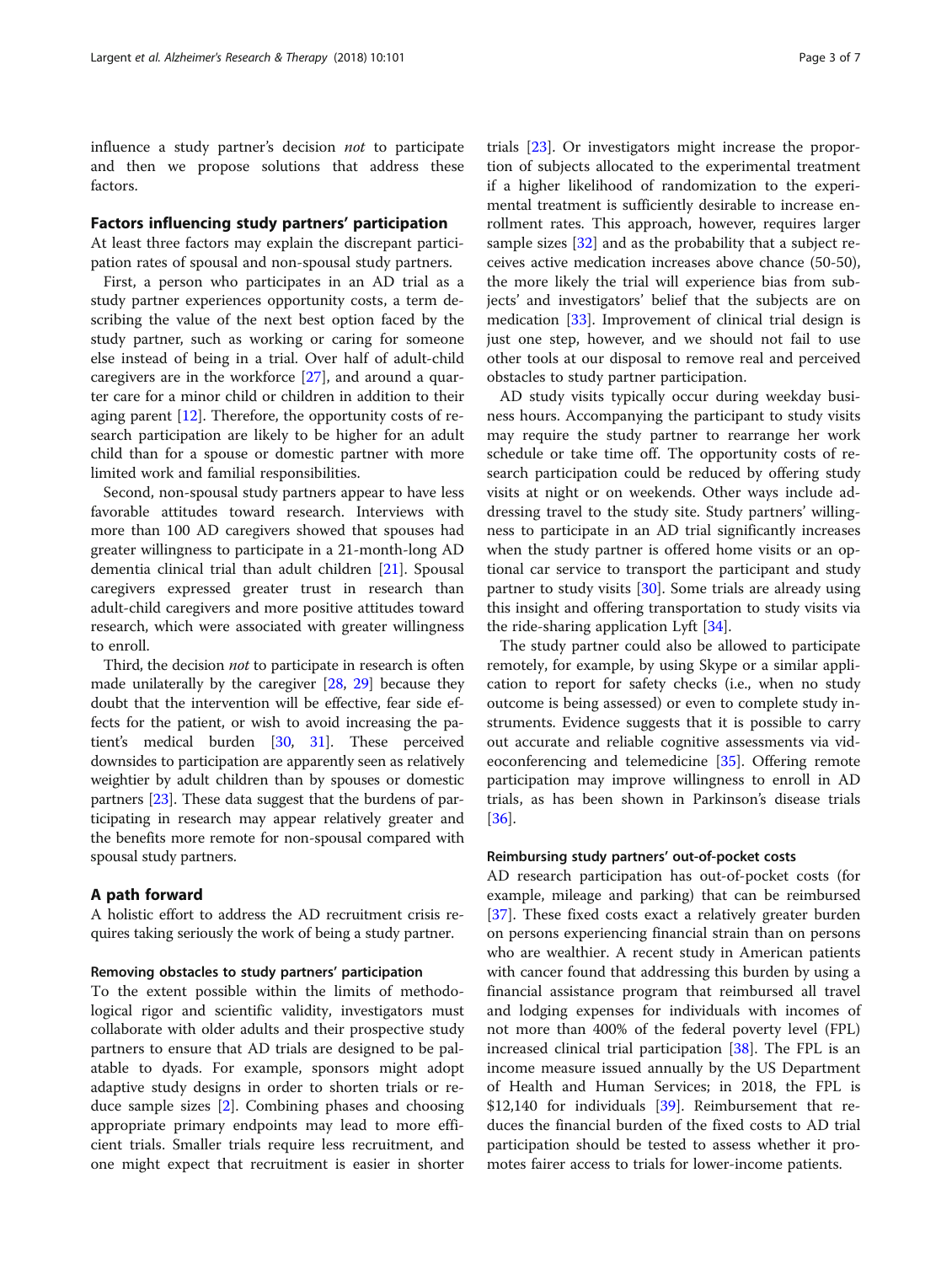## Compensating study partners for time and effort

It is widely accepted that treating people fairly means adequately compensating them for their work. The social value of an effective disease-modifying intervention for AD is clear, and the necessity of the study partner's contribution to making that breakthrough is well established [[11](#page-5-0)]. Thus, study partner compensation for the time and effort of research participation should be the default [\[40\]](#page-6-0).

What constitutes fair compensation for study partners? The wage-payment model posits that research participation requires time and effort with little need for specialized skills [[41\]](#page-6-0). Adopting this model to compensating study partners would mean payment of a fairly low, standardized hourly wage (that is, at or close to the federally mandated minimum wage). Notably, such compensation reflects the value of the study partner's research participation work and not the study partner's wages, or forgone wages, in daily life.

## Offering incentives to study partners

Incentives are an offer of payment in excess of what would be required to reimburse or compensate. Incentives are more controversial than either reimbursement or compensation. Incentives can, however, be ethically permissible if they are effective in preventing studies from falling short of recruitment targets and, as a result, from being underpowered or terminating early [[9,](#page-5-0) [40](#page-6-0)]. No data exist to show whether incentives to study partners improve recruitment for AD clinical trials, but evidence from survey research convincingly shows that larger offers of payment are more effective at increasing survey participation [[42\]](#page-6-0).

Incentives—by design—encourage people to do something they might not otherwise do, such as participate in research. A common concern, however, is that excessive incentives may distort decision making, causing the recipient to do something unreasonable [[43\]](#page-6-0). Although the study partner does work in an AD study, participation poses no risk to her. Rather, the person with AD is the object of study and bears research-associated risks. Therefore, participation is unlikely to be unreasonable for the study partner, but it could be unreasonable for the older adult. A useful comparison can be drawn to pediatric research [\[44](#page-6-0)]. Because children cannot legally consent for themselves, a parent or guardian must decide whether to enroll them in research. The concern when payment is offered to families is that a desire for financial gain may cause parents to agree to research participation they would otherwise decline as contrary to their child's interests [[43](#page-6-0)]. Analogously, incentive payments might unacceptably distort study partners' surrogate decision-making on behalf of the older adult. This concern is not, however, relevant in preclinical AD trials, where prospective participants

necessarily retain the capacity to give informed consent, and will be less worrisome in MCI trials if participants can actively participate in decision making.

Incentives might disproportionately incentivize dyads of lower socioeconomic status (SES) to participate, but evidence is inconclusive that people with lower incomes are more likely to be encouraged to participate in research when offers of incentive payments are higher [[37\]](#page-6-0). However, even if we accept that low-SES dyads are more sensitive to incentives than their higher-SES counterparts, that is not the same as saying that low-SES dyads are more prone to *distorted* decision making. Rather, they may reasonably make trade-offs between their financial and non-financial interests when deciding to participate in research.

Finally, even if incentives do not distort study partners' decision making, they may introduce selection bias [\[45](#page-6-0)]. Dyads motivated primarily by monetary gain may be less reliable: they may be less likely to adhere to study procedures, report side effects, or attend required clinic visits. Empirical research is needed to determine whether this is, in fact, true.

Without data that show incentives to study partners cause such problems, a reasonable approach is to offer relatively modest incentives to ensure sufficient enrollment in important research [[43](#page-6-0)]. Independent review by an institutional review board helps ensure that participation is reasonable for prospective research participants [[46\]](#page-6-0). In circumstances where concerns about offering monetary incentives to study partners are insurmountable, it may be possible to offer non-monetary incentives such as gratis respite care.

## Accounting for study partners' ongoing workforce participation

To improve study partner recruitment, researchers could immediately take the steps described above. Researchers cannot, however, be expected to make up for social injustice—namely, an over-reliance on unpaid informal caregiving. There are, however, steps by which other stakeholders could address this injustice and facilitate study partner recruitment.

More than two thirds of working caregivers need to rearrange their work schedule, decrease their work hours, or take unpaid leave to meet caregiving responsibilities [\[47](#page-6-0)]. When we ask these individuals to participate in research, we are asking them to take on additional responsibilities that will further affect their workforce participation. For some caregivers, this is not feasible.

In the US, the Family and Medical Leave Act of 1993 (FMLA) provides certain employees with up to 12 weeks of unpaid, job-protected leave annually to fulfill caregiving responsibilities. Yet only about 60% of the workforce is eligible for these protections  $[48]$  $[48]$  $[48]$ . The FMLA and its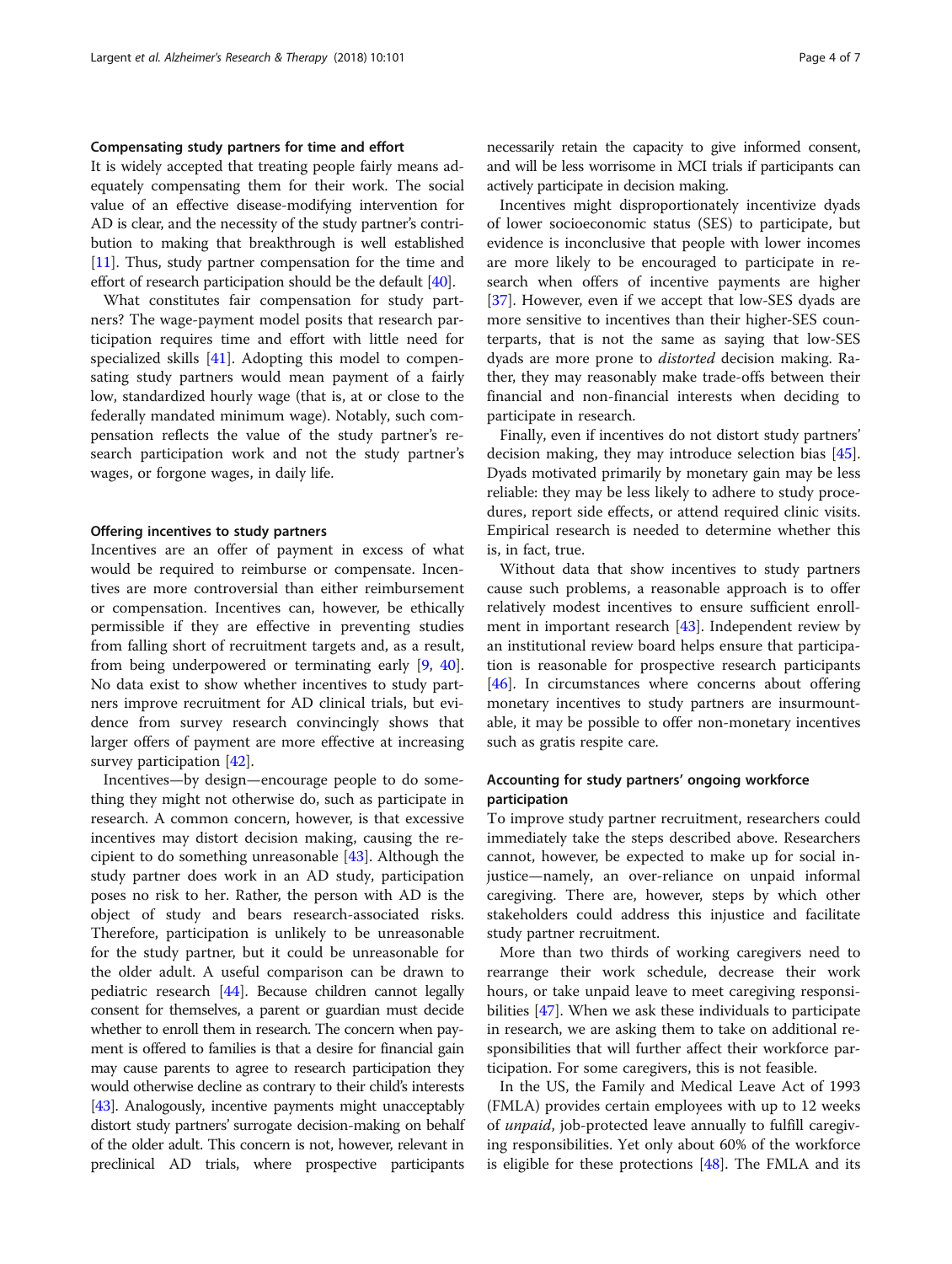analogues in other countries should be amended to encompass more workers and to reduce the risk of job loss for employed study partners who wish to contribute to AD research. Although other countries have more generous family and medical leave policies, they do not generally protect time for research participation.

Additionally, public and private employers committed to finding better treatments for AD [[49](#page-6-0)] could offer paid time off for employees participating in AD clinical research as study partners. From the study partners' perspective, paid time off will mitigate the financial impact of participation. From the employers' perspective, accelerating AD research will, in the long run, reduce the significant costs of AD to businesses, which include absenteeism, productivity losses, and replacement costs as workers struggle with the responsibilities of AD caregiving as well as health and long-term care expenditures [[50\]](#page-6-0). Of course, business costs associated with offering paid leave will predominate in the short term. Another limitation of this approach is that paid time off is generally concentrated among high-income workers [[51](#page-6-0)] and therefore may not have the desired impact on diversity of research participants.

## Studying the study partners

The strategies described above ought to be studied to show that, in fact, they do improve overall recruitment rates and generalizability. Additional questions about study partners also require study:

- 1. Do these methods increase the representativeness of AD study participants? The degree to which recruitment barriers are driven by factors associated with minority race rather than non-spousal study partner status is unknown. Some research suggests that the largest deterrents to minority recruitment are procedural rather than cultural [\[52\]](#page-6-0). Others have found that race is independently associated with willingness to participate in research [\[53](#page-6-0)], and institutional factors may be important [[54](#page-6-0)].
- 2. Compared with spouses, do non-spousal study partners have distinct motivations to enroll in research? As described above, non-spousal study partners may have less favorable attitudes toward research than spousal study partners and different motivations for participating in AD research. Better understanding of these differences could lead to targeted educational interventions as well as specifically tailored advertisements and recruitment messages that maximize enrollment of non-spousal study partners. Messaging may also need to vary between sites in multinational trials.
- 3. To what extent are adult children and friends capable of fulfilling study partner responsibilities?

Study partner characteristics may be associated with the accuracy of their reports on measures that establish the efficacy of an AD intervention. For example, spouses may provide more accurate data than non-spousal relatives on patient cognition [[55](#page-6-0)]. More information is needed to instruct investigators on how best to address this possible bias.

- 4. Can the study partner role be shared among multiple individuals? Depending on the extent of cognitive impairment and the demands of the research protocol, study partners function in a number of different capacities. Yet it is not necessarily the case that one person must (or even should) take on the multiplicity of roles. For instance, it may be that a spouse or adult child legally must provide surrogate consent for research participation for an adult with dementia but that others, such as a paid caregiver, could reasonably serve as an informant on questions of function and cognition. Or it may be that several individuals could share a single role—for example, several adult children might take turns accompanying the participant to visits or even acting as informant, although inherent risks to data integrity would need to be addressed in the setting of the latter.
- 5. Do interventions designed to increase recruitment also increase retention rates and reduce the problem of missing data? Attrition is a problem of ethical and scientific significance in clinical research. In AD trials, completion rates are lower among nonspousal dyads [\[10](#page-5-0)], and in one natural history study, informant replacement occurred more frequently in participants lacking a spouse [[56](#page-6-0)]. Participant dropouts lower statistical power and create confounding if dropouts are non-random. Modern statistical analysis tools—such as multiple imputation— can be used to address missing data, but they have important conceptual limitations. Thus, a principled strategy to address missing data requires careful trial design and conduct to limit the amount of missing data in addition to thoughtful use of statistical analysis tools [\[57](#page-6-0)]. Many of the design and recruitment strategies discussed above could reasonably be hypothesized to improve both recruitment and retention rates, as a complement to statistical approaches to address missing data.
- 6. Which approaches to enhancing study partner participation in AD research are most cost-effective? The cost of developing a disease-modifying drug for AD is estimated to approach \$5.7 billion, and clinical trials now comprise the costliest aspect of drug development [[58](#page-6-0)]. Prior work has shown that it can be more expensive to recruit caregivers depending on their demographic characteristics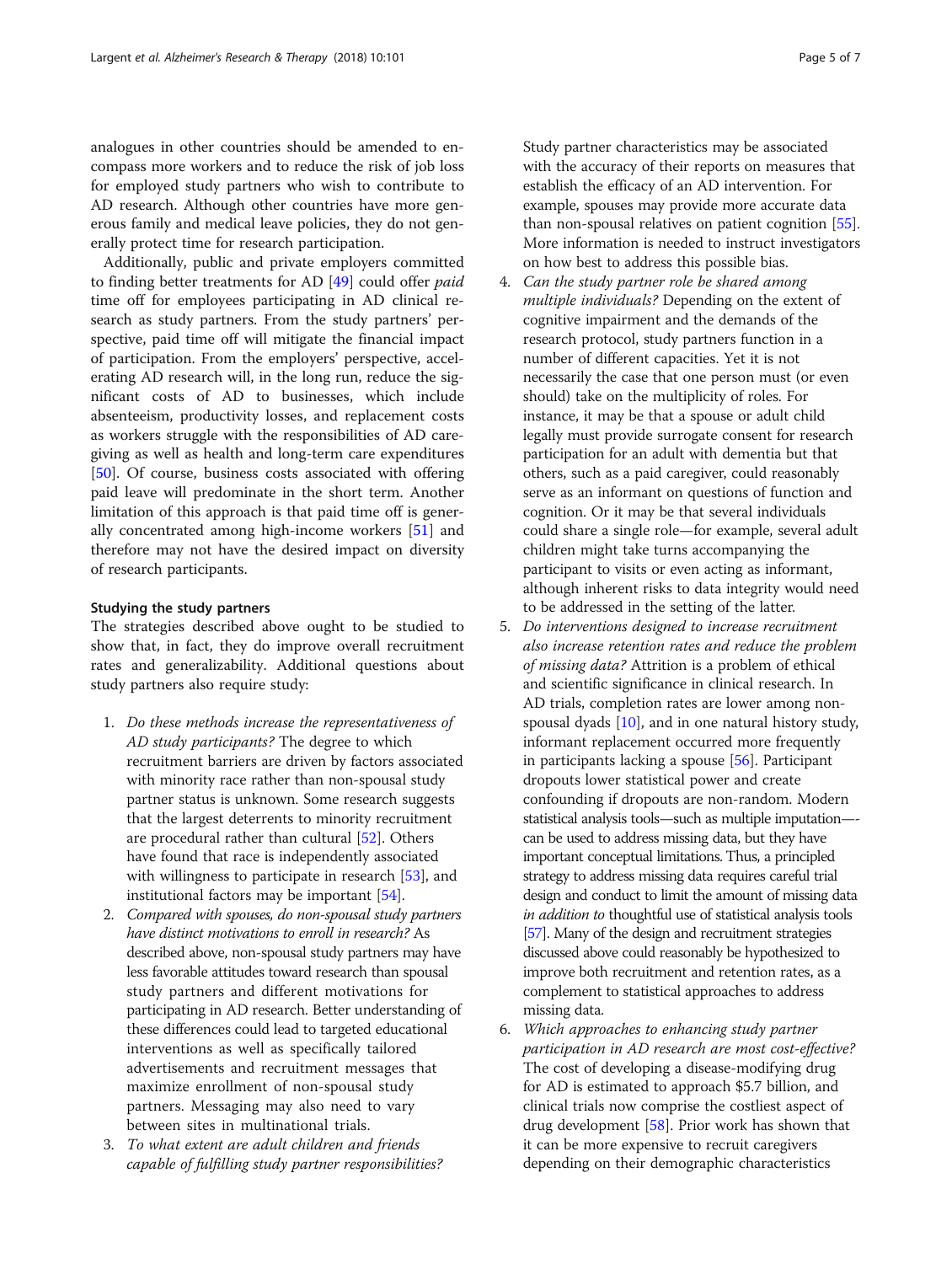<span id="page-5-0"></span>[\[59](#page-6-0)], and costs are further compounded when a dyad is needed [[60](#page-6-0)]. It is essential to determine whether the additional costs of offering payment or other changes within AD trials, such as those described above, would lower costs from more efficient recruitment and lower dropout rates at a level sufficient to justify their widespread adoption.

## Conclusion

Given the devastating effects of AD, it is imperative that AD trials expedite recruitment and enroll a more representative sample of participants in order to speed discovery and approval of AD-modifying treatments. To reach the global goal of having a treatment or cure for AD by 2025, we need the best science and statistical methods but also innovative means of ensuring adequate dyad recruitment.

## Funding

JK had support from the National Institute on Aging (grant P30 AG010124). This publication was supported in part by the Healthy Brain Research Network (HBRN) funded by the Centers for Disease Control and Prevention (CDC) Alzheimer's Disease and Healthy Aging Program. The HBRN is a thematic network of CDC Prevention Research Centers Program. Efforts were supported in part by cooperative agreements (U48 DP 005053). The views expressed in this article are those of the authors and do not necessarily represent the official views of the CDC. JDG had support from the National Institute on Aging (grant AG016573) and the National Center for Advancing Translational Sciences (UL1 TR000153).

#### Authors' contributions

EAL, KJ, and JDG all contributed to the conception of the article, were involved in drafting the manuscript and revising it critically for important intellectual content, and have given final approval of the version to be published. All authors read and approved the final manuscript.

#### Ethics approval and consent to participate

Not applicable.

#### Consent for publication

Not applicable.

## Competing interests

The authors declare that they have no competing interests.

## Publisher's Note

Springer Nature remains neutral with regard to jurisdictional claims in published maps and institutional affiliations.

#### Author details

<sup>1</sup>Department of Medical Ethics and Health Policy, University of Pennsylvania Perelman School of Medicine, Blockley Hall, Room 1403, 423 Guardian Drive, Philadelphia, PA 19104, USA. <sup>2</sup> Leonard Davis Institute of Health Economics, 3641 Locust Walk # 210, Philadelphia, PA 19104, USA. <sup>3</sup>Department of Medicine, University of Pennsylvania Perelman School of Medicine, 3400 Civic Center Boulevard, Building 421, Philadelphia, PA, USA. <sup>4</sup>Department of Neurology, University of Pennsylvania Perelman School of Medicine, Dulles 3rd Floor, 3400 Spruce Street, Philadelphia, PA 19104, USA. <sup>5</sup>Department of Psychiatry and Human Behavior, University of California Irvine, Neuropsychiatric Center, 101 The City Drive South,Third Floor Orange, Irvine 92868, USA. <sup>6</sup>Department of Neurobiology and Behavior, University of California Irvine, 2205 McGaugh Hall, Irvine, CA 92697, USA. <sup>7</sup>Institute for Memory Impairments and Neurological Disorders, Institute for Clinical and Translational Science, 2642 Biological Sciences III, Irvine, CA 92697-4545, USA.

### References

- 1. World Alzheimer Report 2015, The Global Impact of Dementia: An analysis of prevalence, incidence, cost and trends. 87.
- 2. Cummings J, Aisen PS, DuBois B, Frölich L, Jack CR, Jones RW, et al. Drug development in Alzheimer's disease: the path to 2025. Alzheimers Res Ther. 2016;8:39.
- 3. National Plans to Address Alzheimer's Disease. ASPE. 2015. Available from: <https://aspe.hhs.gov/national-plans-address-alzheimers-disease>. Cited 2018 Apr 25.
- 4. For Scientists Racing to Cure Alzheimer's, the Math Is Getting Ugly The New York Times. Available from: [https://www.nytimes.com/2018/07/23/](https://www.nytimes.com/2018/07/23/health/alzheimers-treatments-trials.html?action=click&contentCollection=health®ion=rank&module=package&version=highlights&contentPlacement=1&pgtype=sectionfront) [health/alzheimers-treatments-trials.html?action=click&contentCollection=](https://www.nytimes.com/2018/07/23/health/alzheimers-treatments-trials.html?action=click&contentCollection=health®ion=rank&module=package&version=highlights&contentPlacement=1&pgtype=sectionfront) [health&region=rank&module=package&version=](https://www.nytimes.com/2018/07/23/health/alzheimers-treatments-trials.html?action=click&contentCollection=health®ion=rank&module=package&version=highlights&contentPlacement=1&pgtype=sectionfront)
- [highlights&contentPlacement=1&pgtype=sectionfront](https://www.nytimes.com/2018/07/23/health/alzheimers-treatments-trials.html?action=click&contentCollection=health®ion=rank&module=package&version=highlights&contentPlacement=1&pgtype=sectionfront). Cited 2018 Jul 24. 5. Fargo KN, Carrillo MC, Weiner MW, Potter WZ, Khachaturian Z. The crisis in recruitment for clinical trials in Alzheimer's and dementia: An action plan for
- solutions. Alzheimers Dement. 2016;12:1113–5. 6. Banzi R, Camaioni P, Tettamanti M, Bertele' V, Lucca U. Older patients are
- still under-represented in clinical trials of Alzheimer's disease. Alzheimer's Research & Therapy. 2016;8:32.
- 7. Leinonen A, Koponen M, Hartikainen S. Systematic Review: Representativeness of Participants in RCTs of Acetylcholinesterase Inhibitors. PLoS One. 2015;10:e0124500 Available from: [https://www.ncbi.nlm.nih.gov/](https://www.ncbi.nlm.nih.gov/pmc/articles/PMC4416896/) [pmc/articles/PMC4416896/](https://www.ncbi.nlm.nih.gov/pmc/articles/PMC4416896/). Cited 2018 Aug 23.
- 8. Editors. Clinical trials have far too little racial and ethnic diversity. Scientific American. Sept. 1, 2018. Available at: [https://www.scientificamerican.com/](https://www.scientificamerican.com/article/clinical-trials-have-far-too-little-racial-and-ethnic-diversity/?amp) [article/clinical-trials-have-far-too-little-racial-and-ethnic-diversity/?amp.](https://www.scientificamerican.com/article/clinical-trials-have-far-too-little-racial-and-ethnic-diversity/?amp)
- Halpern SD, Karlawish JHT, Berlin JA. The Continuing Unethical Conduct of Underpowered Clinical Trials. JAMA. 2002;288:358–62.
- 10. Grill JD, Raman R, Ernstrom K, Aisen P, Karlawish J. Effect of study partner on the conduct of Alzheimer disease clinical trials. Neurology. 2013;80:282–8.
- 11. Black BS, Taylor HA, Rabins PV, Karlawish J. Study partners perform essential tasks in dementia research and can experience burdens and benefits in this role. Dementia. 2018;17:494–514.
- 12. Alzheimer's Association. 2017 Alzheimer's Disease Facts and Figures.
- 13. Hurd MD, Martorell P, Delavande A, Mullen KJ, Langa KM. Monetary Costs of Dementia in the United States. N Engl J Med. 2013;368:1326–34.
- 14. Jack CR, Bennett DA, Blennow K, Carrillo MC, Dunn B, Haeberlein SB, et al. NIA-AA Research Framework: Toward a biological definition of Alzheimer's disease. Alzheimers Dement. 2018;14:535–62.
- 15. Sperling RA, Aisen PS, Beckett LA, Bennett DA, Craft S, Fagan AM, et al. Toward defining the preclinical stages of Alzheimer's disease: Recommendations from the National Institute on Aging-Alzheimer's Association workgroups on diagnostic guidelines for Alzheimer's disease. Alzheimers Dement. 2011;7:280–92.
- 16. Karlawish J, Langa KM. Unfinished Business in Preventing Alzheimer Disease. JAMA Intern Med. 2016;176:1739–40.
- 17. Knopman DS, Knapp MJ, Gracon SI, Davis CS. The Clinician Interview- Based Impression (CIBI): A clinician's global change rating scale in Alzheimer's disease. Neurology. 1994;44:2315.
- 18. Grill JD, Hoang D, Gillen DL, Cox CG, Gombosev A, Klein K, et al. Constructing a Local Potential Participant Registry to Improve Alzheimer's Disease Clinical Research Recruitment. J Alzheimers Dis. 2018;63:1055–63.
- 19. Grill JD, Monsell S, Karlawish J. Are Patients Whose Study Partners Are Spouses More Likely to be Eligible for Alzheimer's Disease Clinical Trials. DEM. 2012;33:334–40.
- 20. Grill JD, Raman R, Ernstrom K, Aisen P, Dowsett SA, Chen Y-F, et al. Comparing recruitment, retention, and safety reporting among geographic regions in multinational Alzheimer's disease clinical trials. Alzheimers Res Ther. 2015;7:39.
- 21. Cary MS, Rubright JD, Grill JD, Karlawish J. Why are spousal caregivers more prevalent than nonspousal caregivers as study partners in AD dementia clinical trials? Alzheimer Dis Assoc Disord. 2015;29:70–4.
- 22. Watson JL, Ryan L, Silverberg N, Cahan V, Bernard MA. Obstacles And Opportunities In Alzheimer's Clinical Trial Recruitment. Health Aff. 2014;33:574–9.
- 23. Grill JD, Karlawish J. Addressing the challenges to successful recruitment and retention in Alzheimer's disease clinical trials. Alzheimers Res Ther. 2010;2:34.